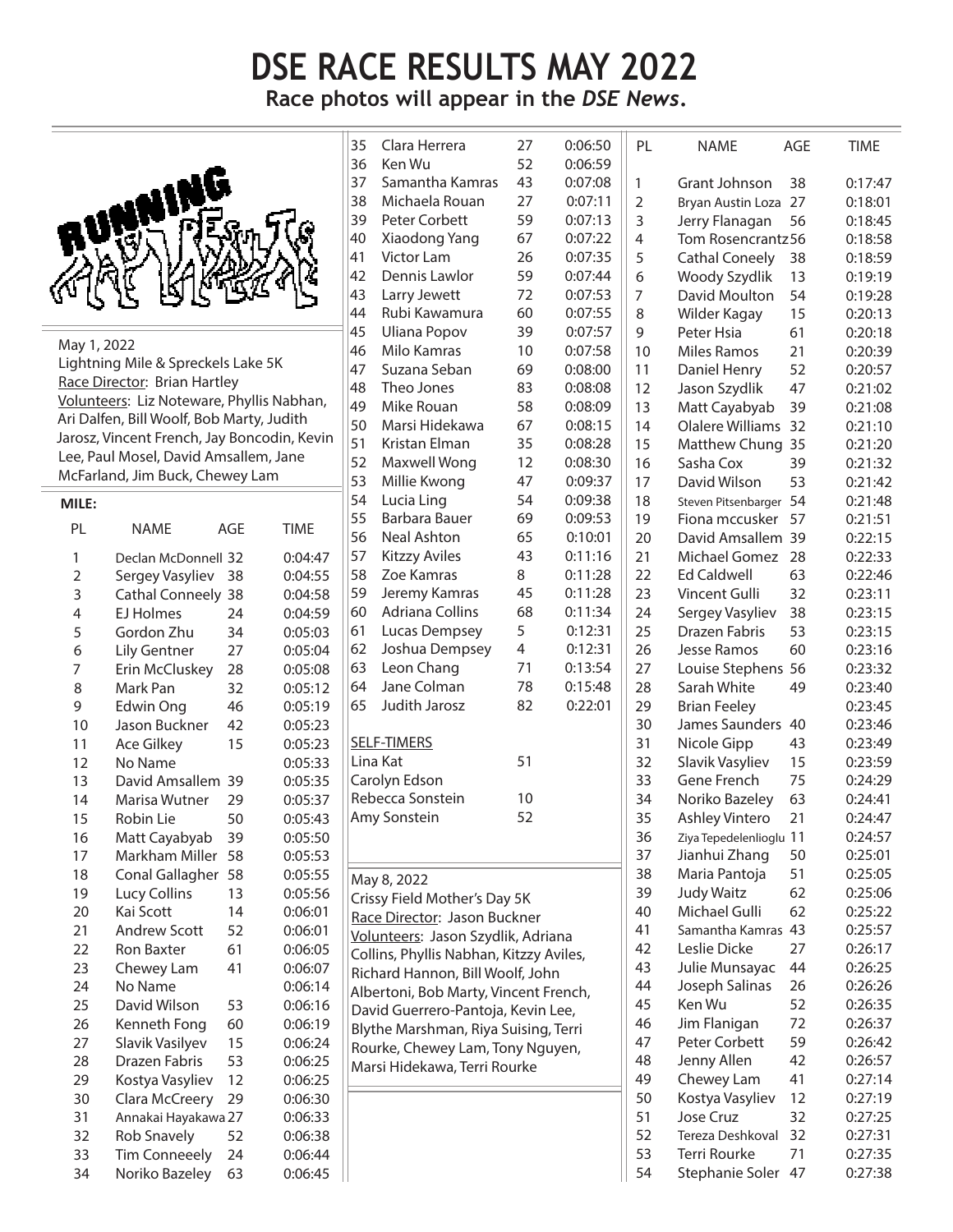| David Krueger<br>6<br>53<br>69<br>0:27:42<br>116 Todd McFarland<br>0:34:54<br>Kathy Harriman<br>56<br>4<br>Ryan Krueger<br>Mitchell Sollod<br>83<br>0:28:08<br>72<br>0:34:54<br>117 Rob Kleinhenz<br>57<br>Aela Olsen<br>8<br>Michaela Rouan<br>27<br>0:28:10<br>118 William Bernick<br>32<br>0:35:41<br>58<br>Julien Olsen<br>8<br>Mike Rouan<br>58<br>48<br>0:35:43<br>59<br>0:28:17<br>119 Tony Nguyen<br>Liam Hicky<br>10<br>35<br>David Perlmutter<br>120 Leon Chang<br>71<br>0:35:48<br>0:28:17<br>60<br>George Robbins<br>9<br>37<br>121 Marky Enriquez<br>46<br>0:35:50<br>Pavia Holsan<br>0:28:23<br>61<br><b>Teo Larkin</b><br>4<br>10<br>67<br>0:35:59<br>Milo Kamras<br>0:28:25<br>122 Cathy Turpen<br>62<br>Adelaide Turner<br>8<br>60<br>0:28:26<br>123 Kirsten Pfleger<br>0:36:23<br>Rubi Kawamura<br>49<br>63<br><b>Conor Conneely</b><br>2<br>Sierra Pfleger<br>8<br>0:28:27<br>124 John McCarroll<br>0:36:49<br>64<br>64<br>Aaru Allen<br>4<br>52<br>0:28:28<br>125 Jim Buck<br>79<br>Karl Pfleger<br>0:36:51<br>65<br>5<br>Nolan Allen<br>0:28:29<br>49<br>0:36:59<br>Etta Chung<br>14<br>126 Matt Bouchard<br>66<br>Matan Amsallem<br>6<br>Jenn Weissensee<br>40<br>127 Deysi Ocampo<br>0:37:03<br>0:28:31<br>41<br>67<br>5<br>Orel Amsallem<br>33<br>128 Vivienne Cornwall<br>12<br>0:37:03<br>Rachel Ny<br>0:29:07<br>68<br>$\overline{2}$<br>Eden Amsallem<br>38<br>129 Josephine Cornwall 7<br>Lan Fong<br>0:29:08<br>0:38:13<br>69<br>Milo Kamras<br>10<br>Sarah Starling<br>43<br>130 Gail Cornwall-Feeley 41<br>0:29:25<br>0:39:03<br>70<br>8<br>Zoe Kamras<br>Theo Jones<br>83<br>0:29:30<br><b>Stuart Cornwall</b><br>0:39:07<br>131<br>10<br>71<br>Rebecca Sonstein<br>10<br>0:29:38<br>33<br>0:39:07<br>Turkey<br>132 Daniela Go<br>72<br>0:29:39<br>133 Emillie Feenan<br>30<br>0:39:08<br>Larry Jewett<br>72<br>73<br>Justin Hubbard<br>41<br>0:29:51<br>79<br>0:39:17<br>134 Jim McBride<br>74<br>May 22, 2022<br>Shawna Cooper<br>43<br>0:30:08<br>40<br>0:39:39<br>75<br>135 Alex Purtill<br>Lands End 5K<br>Marianne Plunder<br>67<br>0:39:51<br>0:30:16<br>136 Ellisha Blechynden<br>41<br>76<br>Race Director: George Rehmet<br>54<br>0:30:22<br>36<br>0:39:59<br>Jeorgina Martinez<br>137 Jann Montenegro<br>77<br>Volunteers: Phyllis Nabhan, Pat<br>Monica Szydlik<br>43<br>0:30:23<br>138 Cooper Gumina<br>16<br>0:40:25<br>78<br>Geramoni, Jeorgina Martinez, Paul<br>Marsi Hidekawa<br>67<br>0:30:53<br>139 John Gumina<br>46<br>0:40:32<br>79<br>Mosel, Bill Woolf, Bob Marty, Vincent<br>11<br>0:30:55<br>8<br>0:40:32<br><b>Ren Cornes</b><br>140 Christina Castor<br>80<br>French, Jay Boncodin, Kevin Lee, Richard<br>23<br>0:31:07<br>Shauna Castor<br>39<br>0:41:21<br>81<br>Victoria Arias<br>141<br>Hannon, Larry Jewett, Samantha Kamras,<br><b>Emily Miller</b><br>26<br>52<br>0:41:22<br>0:31:08<br>142 Liz Noteware<br>82<br>Marsi Hidekawa, Tony Nguyen, Daniel<br>June Szydlik<br>11<br>46<br>0:31:10<br>143 Angie Dalfen<br>0:41:23<br>83<br>Henry<br>Suzana Seban<br>68<br>0:31:14<br>144 Robert Starling<br>44<br>0:41:23<br>84<br>Wayne Plymale<br>70<br>0:31:18<br>145 Kitzzy Aviles<br>43<br>0:41:25<br>85<br><b>TIME</b><br>PL<br><b>NAME</b><br>AGE<br>Addie Turner<br>8<br>146 Jack Bascom<br>0:31:30<br>80<br>0:41:26<br>86<br>Aela Olsen<br>8<br>0:31:31<br>147 Imogen Cesor<br>14<br>0:41:27<br>87<br>1<br>Cathal Conneely 38<br>0:20:36<br>Elodie Olsen<br>54<br>43<br>0:31:32<br>148 Lucia Ling<br>0:42:25<br>88<br>2<br>Marcus Balistreri 15<br>0:21:25<br>46<br>149 Lia Hardy<br>47<br>0:31:36<br>0:42:53<br>89<br>Emre Tepedelenlioglu<br>3<br>Jason Buckner<br>42<br>0:22:14<br>9<br>150 Kieran Starling<br>8<br>0:31:36<br>0:43:40<br>90<br>Zara Tepedelenlioglu<br>4<br>Matt Cayabyab<br>39<br>0:23:46<br>56<br>8<br>0:43:41<br>91<br>Joe Kaniewski<br>0:31:44<br>151 Laetitia Duprat<br>5<br>50<br>0:24:17<br>Jay Boncodin<br><b>Helen Molloy</b><br>53<br>0:31:44<br>152 Atousa Pahlevan<br>48<br>0:44:30<br>92<br>6<br>0:24:23<br>David Hartley<br>61<br>48<br>153 Zoe Kamras<br>8<br>Vanessa Jacoby<br>0:31:44<br>0:44:30<br>93<br>7<br>Daniel Henry<br>52<br>0:24:37<br>Shawn Sax<br>0:31:45<br>154 Jeremy Kamras<br>45<br>0:45:16<br>94<br>David Wilson<br>8<br>53<br>0:25:19<br><b>Emeline Minor</b><br>40<br>0:31:45<br>155 Faraz Roghanizad<br>15<br>0:45:19<br>95<br>33<br>9<br>Jimmy Halteh<br>0:26:35<br>Ron Baxter<br>61<br>0:31:45<br>156 Farzaneh Khodaparast 46<br>0:45:20<br>96<br>10<br>Knut Mehr<br>56<br>0:26:59<br>157 Bob Butchart<br><b>Riya Suising</b><br>54<br>0:31:46<br>0:45:20<br>97<br>61<br>11<br>Ron Baxter<br>61<br>0:27:21<br>Akemi lizuka<br>58<br>0:31:46<br>158 Windy Castor<br>38<br>0:45:29<br>98<br>12<br>Rob Snavely<br>52<br>0:27:23<br>Andrew Ng<br>44<br>0:31:46<br>159 Adriana Collins<br>68<br>0:45:52<br>99<br>13<br>Kenneth Fong<br>60<br>0:27:37<br>52<br>100 Jean-Luc Duprat<br>0:32:10<br>160 Victoria Castor<br>6<br>0:45:56<br>14<br>Annakai Hayakawa 27<br>0:27:51<br>50<br>0:32:12<br>161 Helen Lam<br>39<br>0:46:06<br>Shanna Moore Gumina<br>101<br>15<br>0:28:03<br>Madison Noteware 27<br>47<br>162 Jim Feenan<br>102 Susannah Cornes<br>0:32:17<br>62<br>0:46:06<br>16<br>Benji<br>28<br>0:28:04<br>8<br>103 Remi Orzech<br>0:32:20<br>0:49:00<br>163 Nancy Luon<br>17<br>51<br>Maria Pantoja<br>0:28:16<br>104 Kevin Orzech<br>53<br>0:32:42<br>18<br>Samantha Kamras 43<br>0:28:23<br>105 Neal Ashton<br>65<br><b>SELF-TIMERS</b><br>0:32:43<br>19<br>Stephan Fouksman10<br>0:28:34<br>106 Jim Allen<br>56<br>Judith Jarosz<br>0:32:46<br>82<br>20<br>Marcelo Iglesias 61<br>0:29:04<br>107 Valerie Cohen<br>56<br>Phyllis Nabhan<br>0:33:00<br>75<br>21<br>Ezra Cotton<br>13<br>0:29:33<br>68<br>Jane Colman<br>108 Brian Hartley<br>0:33:50<br>78<br>22<br>Noriko Bazeley<br>63<br>0:30:14<br>Amy Sonstein<br>109 Lauren Gumina<br>14<br>0:33:52<br>52<br>23<br>Dragan Zupac<br>60<br>0:30:26<br>110 Loan Co<br>58<br>Dana Farkas<br>63<br>0:33:59<br>24<br>Kristan Elman<br>35<br>0:30:43<br><b>Cindy Perkins</b><br>69<br>0:34:06<br>111<br>25<br>Aliza Cotton<br>17<br>0:30:59<br>112 Felicity Neary<br>28<br>0:34:08<br>26<br>Katie Yezzi<br>51<br>0:31:04<br>113 Elias Castanon<br>54<br>0:34:09<br>27<br>Patrick McAnaney<br>67<br>0:31:09<br>114 john herbert<br>73<br>0:34:35<br>28<br>Jenny Allen<br>42<br>0:31:12<br>29<br>56<br>0:31:25<br>Mia Hartley | 55 | Xiaodong Yang | 67 | 0:27:41 | 115 Jane McFarland | 72 | 0:34:48 | <b>KIDS RUN</b> |  |  |
|-------------------------------------------------------------------------------------------------------------------------------------------------------------------------------------------------------------------------------------------------------------------------------------------------------------------------------------------------------------------------------------------------------------------------------------------------------------------------------------------------------------------------------------------------------------------------------------------------------------------------------------------------------------------------------------------------------------------------------------------------------------------------------------------------------------------------------------------------------------------------------------------------------------------------------------------------------------------------------------------------------------------------------------------------------------------------------------------------------------------------------------------------------------------------------------------------------------------------------------------------------------------------------------------------------------------------------------------------------------------------------------------------------------------------------------------------------------------------------------------------------------------------------------------------------------------------------------------------------------------------------------------------------------------------------------------------------------------------------------------------------------------------------------------------------------------------------------------------------------------------------------------------------------------------------------------------------------------------------------------------------------------------------------------------------------------------------------------------------------------------------------------------------------------------------------------------------------------------------------------------------------------------------------------------------------------------------------------------------------------------------------------------------------------------------------------------------------------------------------------------------------------------------------------------------------------------------------------------------------------------------------------------------------------------------------------------------------------------------------------------------------------------------------------------------------------------------------------------------------------------------------------------------------------------------------------------------------------------------------------------------------------------------------------------------------------------------------------------------------------------------------------------------------------------------------------------------------------------------------------------------------------------------------------------------------------------------------------------------------------------------------------------------------------------------------------------------------------------------------------------------------------------------------------------------------------------------------------------------------------------------------------------------------------------------------------------------------------------------------------------------------------------------------------------------------------------------------------------------------------------------------------------------------------------------------------------------------------------------------------------------------------------------------------------------------------------------------------------------------------------------------------------------------------------------------------------------------------------------------------------------------------------------------------------------------------------------------------------------------------------------------------------------------------------------------------------------------------------------------------------------------------------------------------------------------------------------------------------------------------------------------------------------------------------------------------------------------------------------------------------------------------------------------------------------------------------------------------------------------------------------------------------------------------------------------------------------------------------------------------------------------------------------------------------------------------------------------------------------------------------------------------------------------------------------------------------------------------------------------------------------------------------------------------------------------------------------------------------------------------------------------------------------------------------------------------------------------------------------------------------------------------------------------------------------------------------------------------------------------------------------------------------------------------------------------------------------------------------------------------------------------------------------------------------------------------------------------------------------------------------------------------------------------------------------------------------------------------------------------------------------------------------------------------------------------------------------------------------------------------------------------------------------------------------------------------------------------------------------------------------------------------------------------------------------------------------------------------------------------------------------------------------------------------|----|---------------|----|---------|--------------------|----|---------|-----------------|--|--|
|                                                                                                                                                                                                                                                                                                                                                                                                                                                                                                                                                                                                                                                                                                                                                                                                                                                                                                                                                                                                                                                                                                                                                                                                                                                                                                                                                                                                                                                                                                                                                                                                                                                                                                                                                                                                                                                                                                                                                                                                                                                                                                                                                                                                                                                                                                                                                                                                                                                                                                                                                                                                                                                                                                                                                                                                                                                                                                                                                                                                                                                                                                                                                                                                                                                                                                                                                                                                                                                                                                                                                                                                                                                                                                                                                                                                                                                                                                                                                                                                                                                                                                                                                                                                                                                                                                                                                                                                                                                                                                                                                                                                                                                                                                                                                                                                                                                                                                                                                                                                                                                                                                                                                                                                                                                                                                                                                                                                                                                                                                                                                                                                                                                                                                                                                                                                                                                                                                                                                                                                                                                                                                                                                                                                                                                                                                                                                                                                                   |    |               |    |         |                    |    |         |                 |  |  |
|                                                                                                                                                                                                                                                                                                                                                                                                                                                                                                                                                                                                                                                                                                                                                                                                                                                                                                                                                                                                                                                                                                                                                                                                                                                                                                                                                                                                                                                                                                                                                                                                                                                                                                                                                                                                                                                                                                                                                                                                                                                                                                                                                                                                                                                                                                                                                                                                                                                                                                                                                                                                                                                                                                                                                                                                                                                                                                                                                                                                                                                                                                                                                                                                                                                                                                                                                                                                                                                                                                                                                                                                                                                                                                                                                                                                                                                                                                                                                                                                                                                                                                                                                                                                                                                                                                                                                                                                                                                                                                                                                                                                                                                                                                                                                                                                                                                                                                                                                                                                                                                                                                                                                                                                                                                                                                                                                                                                                                                                                                                                                                                                                                                                                                                                                                                                                                                                                                                                                                                                                                                                                                                                                                                                                                                                                                                                                                                                                   |    |               |    |         |                    |    |         |                 |  |  |
|                                                                                                                                                                                                                                                                                                                                                                                                                                                                                                                                                                                                                                                                                                                                                                                                                                                                                                                                                                                                                                                                                                                                                                                                                                                                                                                                                                                                                                                                                                                                                                                                                                                                                                                                                                                                                                                                                                                                                                                                                                                                                                                                                                                                                                                                                                                                                                                                                                                                                                                                                                                                                                                                                                                                                                                                                                                                                                                                                                                                                                                                                                                                                                                                                                                                                                                                                                                                                                                                                                                                                                                                                                                                                                                                                                                                                                                                                                                                                                                                                                                                                                                                                                                                                                                                                                                                                                                                                                                                                                                                                                                                                                                                                                                                                                                                                                                                                                                                                                                                                                                                                                                                                                                                                                                                                                                                                                                                                                                                                                                                                                                                                                                                                                                                                                                                                                                                                                                                                                                                                                                                                                                                                                                                                                                                                                                                                                                                                   |    |               |    |         |                    |    |         |                 |  |  |
|                                                                                                                                                                                                                                                                                                                                                                                                                                                                                                                                                                                                                                                                                                                                                                                                                                                                                                                                                                                                                                                                                                                                                                                                                                                                                                                                                                                                                                                                                                                                                                                                                                                                                                                                                                                                                                                                                                                                                                                                                                                                                                                                                                                                                                                                                                                                                                                                                                                                                                                                                                                                                                                                                                                                                                                                                                                                                                                                                                                                                                                                                                                                                                                                                                                                                                                                                                                                                                                                                                                                                                                                                                                                                                                                                                                                                                                                                                                                                                                                                                                                                                                                                                                                                                                                                                                                                                                                                                                                                                                                                                                                                                                                                                                                                                                                                                                                                                                                                                                                                                                                                                                                                                                                                                                                                                                                                                                                                                                                                                                                                                                                                                                                                                                                                                                                                                                                                                                                                                                                                                                                                                                                                                                                                                                                                                                                                                                                                   |    |               |    |         |                    |    |         |                 |  |  |
|                                                                                                                                                                                                                                                                                                                                                                                                                                                                                                                                                                                                                                                                                                                                                                                                                                                                                                                                                                                                                                                                                                                                                                                                                                                                                                                                                                                                                                                                                                                                                                                                                                                                                                                                                                                                                                                                                                                                                                                                                                                                                                                                                                                                                                                                                                                                                                                                                                                                                                                                                                                                                                                                                                                                                                                                                                                                                                                                                                                                                                                                                                                                                                                                                                                                                                                                                                                                                                                                                                                                                                                                                                                                                                                                                                                                                                                                                                                                                                                                                                                                                                                                                                                                                                                                                                                                                                                                                                                                                                                                                                                                                                                                                                                                                                                                                                                                                                                                                                                                                                                                                                                                                                                                                                                                                                                                                                                                                                                                                                                                                                                                                                                                                                                                                                                                                                                                                                                                                                                                                                                                                                                                                                                                                                                                                                                                                                                                                   |    |               |    |         |                    |    |         |                 |  |  |
|                                                                                                                                                                                                                                                                                                                                                                                                                                                                                                                                                                                                                                                                                                                                                                                                                                                                                                                                                                                                                                                                                                                                                                                                                                                                                                                                                                                                                                                                                                                                                                                                                                                                                                                                                                                                                                                                                                                                                                                                                                                                                                                                                                                                                                                                                                                                                                                                                                                                                                                                                                                                                                                                                                                                                                                                                                                                                                                                                                                                                                                                                                                                                                                                                                                                                                                                                                                                                                                                                                                                                                                                                                                                                                                                                                                                                                                                                                                                                                                                                                                                                                                                                                                                                                                                                                                                                                                                                                                                                                                                                                                                                                                                                                                                                                                                                                                                                                                                                                                                                                                                                                                                                                                                                                                                                                                                                                                                                                                                                                                                                                                                                                                                                                                                                                                                                                                                                                                                                                                                                                                                                                                                                                                                                                                                                                                                                                                                                   |    |               |    |         |                    |    |         |                 |  |  |
|                                                                                                                                                                                                                                                                                                                                                                                                                                                                                                                                                                                                                                                                                                                                                                                                                                                                                                                                                                                                                                                                                                                                                                                                                                                                                                                                                                                                                                                                                                                                                                                                                                                                                                                                                                                                                                                                                                                                                                                                                                                                                                                                                                                                                                                                                                                                                                                                                                                                                                                                                                                                                                                                                                                                                                                                                                                                                                                                                                                                                                                                                                                                                                                                                                                                                                                                                                                                                                                                                                                                                                                                                                                                                                                                                                                                                                                                                                                                                                                                                                                                                                                                                                                                                                                                                                                                                                                                                                                                                                                                                                                                                                                                                                                                                                                                                                                                                                                                                                                                                                                                                                                                                                                                                                                                                                                                                                                                                                                                                                                                                                                                                                                                                                                                                                                                                                                                                                                                                                                                                                                                                                                                                                                                                                                                                                                                                                                                                   |    |               |    |         |                    |    |         |                 |  |  |
|                                                                                                                                                                                                                                                                                                                                                                                                                                                                                                                                                                                                                                                                                                                                                                                                                                                                                                                                                                                                                                                                                                                                                                                                                                                                                                                                                                                                                                                                                                                                                                                                                                                                                                                                                                                                                                                                                                                                                                                                                                                                                                                                                                                                                                                                                                                                                                                                                                                                                                                                                                                                                                                                                                                                                                                                                                                                                                                                                                                                                                                                                                                                                                                                                                                                                                                                                                                                                                                                                                                                                                                                                                                                                                                                                                                                                                                                                                                                                                                                                                                                                                                                                                                                                                                                                                                                                                                                                                                                                                                                                                                                                                                                                                                                                                                                                                                                                                                                                                                                                                                                                                                                                                                                                                                                                                                                                                                                                                                                                                                                                                                                                                                                                                                                                                                                                                                                                                                                                                                                                                                                                                                                                                                                                                                                                                                                                                                                                   |    |               |    |         |                    |    |         |                 |  |  |
|                                                                                                                                                                                                                                                                                                                                                                                                                                                                                                                                                                                                                                                                                                                                                                                                                                                                                                                                                                                                                                                                                                                                                                                                                                                                                                                                                                                                                                                                                                                                                                                                                                                                                                                                                                                                                                                                                                                                                                                                                                                                                                                                                                                                                                                                                                                                                                                                                                                                                                                                                                                                                                                                                                                                                                                                                                                                                                                                                                                                                                                                                                                                                                                                                                                                                                                                                                                                                                                                                                                                                                                                                                                                                                                                                                                                                                                                                                                                                                                                                                                                                                                                                                                                                                                                                                                                                                                                                                                                                                                                                                                                                                                                                                                                                                                                                                                                                                                                                                                                                                                                                                                                                                                                                                                                                                                                                                                                                                                                                                                                                                                                                                                                                                                                                                                                                                                                                                                                                                                                                                                                                                                                                                                                                                                                                                                                                                                                                   |    |               |    |         |                    |    |         |                 |  |  |
|                                                                                                                                                                                                                                                                                                                                                                                                                                                                                                                                                                                                                                                                                                                                                                                                                                                                                                                                                                                                                                                                                                                                                                                                                                                                                                                                                                                                                                                                                                                                                                                                                                                                                                                                                                                                                                                                                                                                                                                                                                                                                                                                                                                                                                                                                                                                                                                                                                                                                                                                                                                                                                                                                                                                                                                                                                                                                                                                                                                                                                                                                                                                                                                                                                                                                                                                                                                                                                                                                                                                                                                                                                                                                                                                                                                                                                                                                                                                                                                                                                                                                                                                                                                                                                                                                                                                                                                                                                                                                                                                                                                                                                                                                                                                                                                                                                                                                                                                                                                                                                                                                                                                                                                                                                                                                                                                                                                                                                                                                                                                                                                                                                                                                                                                                                                                                                                                                                                                                                                                                                                                                                                                                                                                                                                                                                                                                                                                                   |    |               |    |         |                    |    |         |                 |  |  |
|                                                                                                                                                                                                                                                                                                                                                                                                                                                                                                                                                                                                                                                                                                                                                                                                                                                                                                                                                                                                                                                                                                                                                                                                                                                                                                                                                                                                                                                                                                                                                                                                                                                                                                                                                                                                                                                                                                                                                                                                                                                                                                                                                                                                                                                                                                                                                                                                                                                                                                                                                                                                                                                                                                                                                                                                                                                                                                                                                                                                                                                                                                                                                                                                                                                                                                                                                                                                                                                                                                                                                                                                                                                                                                                                                                                                                                                                                                                                                                                                                                                                                                                                                                                                                                                                                                                                                                                                                                                                                                                                                                                                                                                                                                                                                                                                                                                                                                                                                                                                                                                                                                                                                                                                                                                                                                                                                                                                                                                                                                                                                                                                                                                                                                                                                                                                                                                                                                                                                                                                                                                                                                                                                                                                                                                                                                                                                                                                                   |    |               |    |         |                    |    |         |                 |  |  |
|                                                                                                                                                                                                                                                                                                                                                                                                                                                                                                                                                                                                                                                                                                                                                                                                                                                                                                                                                                                                                                                                                                                                                                                                                                                                                                                                                                                                                                                                                                                                                                                                                                                                                                                                                                                                                                                                                                                                                                                                                                                                                                                                                                                                                                                                                                                                                                                                                                                                                                                                                                                                                                                                                                                                                                                                                                                                                                                                                                                                                                                                                                                                                                                                                                                                                                                                                                                                                                                                                                                                                                                                                                                                                                                                                                                                                                                                                                                                                                                                                                                                                                                                                                                                                                                                                                                                                                                                                                                                                                                                                                                                                                                                                                                                                                                                                                                                                                                                                                                                                                                                                                                                                                                                                                                                                                                                                                                                                                                                                                                                                                                                                                                                                                                                                                                                                                                                                                                                                                                                                                                                                                                                                                                                                                                                                                                                                                                                                   |    |               |    |         |                    |    |         |                 |  |  |
|                                                                                                                                                                                                                                                                                                                                                                                                                                                                                                                                                                                                                                                                                                                                                                                                                                                                                                                                                                                                                                                                                                                                                                                                                                                                                                                                                                                                                                                                                                                                                                                                                                                                                                                                                                                                                                                                                                                                                                                                                                                                                                                                                                                                                                                                                                                                                                                                                                                                                                                                                                                                                                                                                                                                                                                                                                                                                                                                                                                                                                                                                                                                                                                                                                                                                                                                                                                                                                                                                                                                                                                                                                                                                                                                                                                                                                                                                                                                                                                                                                                                                                                                                                                                                                                                                                                                                                                                                                                                                                                                                                                                                                                                                                                                                                                                                                                                                                                                                                                                                                                                                                                                                                                                                                                                                                                                                                                                                                                                                                                                                                                                                                                                                                                                                                                                                                                                                                                                                                                                                                                                                                                                                                                                                                                                                                                                                                                                                   |    |               |    |         |                    |    |         |                 |  |  |
|                                                                                                                                                                                                                                                                                                                                                                                                                                                                                                                                                                                                                                                                                                                                                                                                                                                                                                                                                                                                                                                                                                                                                                                                                                                                                                                                                                                                                                                                                                                                                                                                                                                                                                                                                                                                                                                                                                                                                                                                                                                                                                                                                                                                                                                                                                                                                                                                                                                                                                                                                                                                                                                                                                                                                                                                                                                                                                                                                                                                                                                                                                                                                                                                                                                                                                                                                                                                                                                                                                                                                                                                                                                                                                                                                                                                                                                                                                                                                                                                                                                                                                                                                                                                                                                                                                                                                                                                                                                                                                                                                                                                                                                                                                                                                                                                                                                                                                                                                                                                                                                                                                                                                                                                                                                                                                                                                                                                                                                                                                                                                                                                                                                                                                                                                                                                                                                                                                                                                                                                                                                                                                                                                                                                                                                                                                                                                                                                                   |    |               |    |         |                    |    |         |                 |  |  |
|                                                                                                                                                                                                                                                                                                                                                                                                                                                                                                                                                                                                                                                                                                                                                                                                                                                                                                                                                                                                                                                                                                                                                                                                                                                                                                                                                                                                                                                                                                                                                                                                                                                                                                                                                                                                                                                                                                                                                                                                                                                                                                                                                                                                                                                                                                                                                                                                                                                                                                                                                                                                                                                                                                                                                                                                                                                                                                                                                                                                                                                                                                                                                                                                                                                                                                                                                                                                                                                                                                                                                                                                                                                                                                                                                                                                                                                                                                                                                                                                                                                                                                                                                                                                                                                                                                                                                                                                                                                                                                                                                                                                                                                                                                                                                                                                                                                                                                                                                                                                                                                                                                                                                                                                                                                                                                                                                                                                                                                                                                                                                                                                                                                                                                                                                                                                                                                                                                                                                                                                                                                                                                                                                                                                                                                                                                                                                                                                                   |    |               |    |         |                    |    |         |                 |  |  |
|                                                                                                                                                                                                                                                                                                                                                                                                                                                                                                                                                                                                                                                                                                                                                                                                                                                                                                                                                                                                                                                                                                                                                                                                                                                                                                                                                                                                                                                                                                                                                                                                                                                                                                                                                                                                                                                                                                                                                                                                                                                                                                                                                                                                                                                                                                                                                                                                                                                                                                                                                                                                                                                                                                                                                                                                                                                                                                                                                                                                                                                                                                                                                                                                                                                                                                                                                                                                                                                                                                                                                                                                                                                                                                                                                                                                                                                                                                                                                                                                                                                                                                                                                                                                                                                                                                                                                                                                                                                                                                                                                                                                                                                                                                                                                                                                                                                                                                                                                                                                                                                                                                                                                                                                                                                                                                                                                                                                                                                                                                                                                                                                                                                                                                                                                                                                                                                                                                                                                                                                                                                                                                                                                                                                                                                                                                                                                                                                                   |    |               |    |         |                    |    |         |                 |  |  |
|                                                                                                                                                                                                                                                                                                                                                                                                                                                                                                                                                                                                                                                                                                                                                                                                                                                                                                                                                                                                                                                                                                                                                                                                                                                                                                                                                                                                                                                                                                                                                                                                                                                                                                                                                                                                                                                                                                                                                                                                                                                                                                                                                                                                                                                                                                                                                                                                                                                                                                                                                                                                                                                                                                                                                                                                                                                                                                                                                                                                                                                                                                                                                                                                                                                                                                                                                                                                                                                                                                                                                                                                                                                                                                                                                                                                                                                                                                                                                                                                                                                                                                                                                                                                                                                                                                                                                                                                                                                                                                                                                                                                                                                                                                                                                                                                                                                                                                                                                                                                                                                                                                                                                                                                                                                                                                                                                                                                                                                                                                                                                                                                                                                                                                                                                                                                                                                                                                                                                                                                                                                                                                                                                                                                                                                                                                                                                                                                                   |    |               |    |         |                    |    |         |                 |  |  |
|                                                                                                                                                                                                                                                                                                                                                                                                                                                                                                                                                                                                                                                                                                                                                                                                                                                                                                                                                                                                                                                                                                                                                                                                                                                                                                                                                                                                                                                                                                                                                                                                                                                                                                                                                                                                                                                                                                                                                                                                                                                                                                                                                                                                                                                                                                                                                                                                                                                                                                                                                                                                                                                                                                                                                                                                                                                                                                                                                                                                                                                                                                                                                                                                                                                                                                                                                                                                                                                                                                                                                                                                                                                                                                                                                                                                                                                                                                                                                                                                                                                                                                                                                                                                                                                                                                                                                                                                                                                                                                                                                                                                                                                                                                                                                                                                                                                                                                                                                                                                                                                                                                                                                                                                                                                                                                                                                                                                                                                                                                                                                                                                                                                                                                                                                                                                                                                                                                                                                                                                                                                                                                                                                                                                                                                                                                                                                                                                                   |    |               |    |         |                    |    |         |                 |  |  |
|                                                                                                                                                                                                                                                                                                                                                                                                                                                                                                                                                                                                                                                                                                                                                                                                                                                                                                                                                                                                                                                                                                                                                                                                                                                                                                                                                                                                                                                                                                                                                                                                                                                                                                                                                                                                                                                                                                                                                                                                                                                                                                                                                                                                                                                                                                                                                                                                                                                                                                                                                                                                                                                                                                                                                                                                                                                                                                                                                                                                                                                                                                                                                                                                                                                                                                                                                                                                                                                                                                                                                                                                                                                                                                                                                                                                                                                                                                                                                                                                                                                                                                                                                                                                                                                                                                                                                                                                                                                                                                                                                                                                                                                                                                                                                                                                                                                                                                                                                                                                                                                                                                                                                                                                                                                                                                                                                                                                                                                                                                                                                                                                                                                                                                                                                                                                                                                                                                                                                                                                                                                                                                                                                                                                                                                                                                                                                                                                                   |    |               |    |         |                    |    |         |                 |  |  |
|                                                                                                                                                                                                                                                                                                                                                                                                                                                                                                                                                                                                                                                                                                                                                                                                                                                                                                                                                                                                                                                                                                                                                                                                                                                                                                                                                                                                                                                                                                                                                                                                                                                                                                                                                                                                                                                                                                                                                                                                                                                                                                                                                                                                                                                                                                                                                                                                                                                                                                                                                                                                                                                                                                                                                                                                                                                                                                                                                                                                                                                                                                                                                                                                                                                                                                                                                                                                                                                                                                                                                                                                                                                                                                                                                                                                                                                                                                                                                                                                                                                                                                                                                                                                                                                                                                                                                                                                                                                                                                                                                                                                                                                                                                                                                                                                                                                                                                                                                                                                                                                                                                                                                                                                                                                                                                                                                                                                                                                                                                                                                                                                                                                                                                                                                                                                                                                                                                                                                                                                                                                                                                                                                                                                                                                                                                                                                                                                                   |    |               |    |         |                    |    |         |                 |  |  |
|                                                                                                                                                                                                                                                                                                                                                                                                                                                                                                                                                                                                                                                                                                                                                                                                                                                                                                                                                                                                                                                                                                                                                                                                                                                                                                                                                                                                                                                                                                                                                                                                                                                                                                                                                                                                                                                                                                                                                                                                                                                                                                                                                                                                                                                                                                                                                                                                                                                                                                                                                                                                                                                                                                                                                                                                                                                                                                                                                                                                                                                                                                                                                                                                                                                                                                                                                                                                                                                                                                                                                                                                                                                                                                                                                                                                                                                                                                                                                                                                                                                                                                                                                                                                                                                                                                                                                                                                                                                                                                                                                                                                                                                                                                                                                                                                                                                                                                                                                                                                                                                                                                                                                                                                                                                                                                                                                                                                                                                                                                                                                                                                                                                                                                                                                                                                                                                                                                                                                                                                                                                                                                                                                                                                                                                                                                                                                                                                                   |    |               |    |         |                    |    |         |                 |  |  |
|                                                                                                                                                                                                                                                                                                                                                                                                                                                                                                                                                                                                                                                                                                                                                                                                                                                                                                                                                                                                                                                                                                                                                                                                                                                                                                                                                                                                                                                                                                                                                                                                                                                                                                                                                                                                                                                                                                                                                                                                                                                                                                                                                                                                                                                                                                                                                                                                                                                                                                                                                                                                                                                                                                                                                                                                                                                                                                                                                                                                                                                                                                                                                                                                                                                                                                                                                                                                                                                                                                                                                                                                                                                                                                                                                                                                                                                                                                                                                                                                                                                                                                                                                                                                                                                                                                                                                                                                                                                                                                                                                                                                                                                                                                                                                                                                                                                                                                                                                                                                                                                                                                                                                                                                                                                                                                                                                                                                                                                                                                                                                                                                                                                                                                                                                                                                                                                                                                                                                                                                                                                                                                                                                                                                                                                                                                                                                                                                                   |    |               |    |         |                    |    |         |                 |  |  |
|                                                                                                                                                                                                                                                                                                                                                                                                                                                                                                                                                                                                                                                                                                                                                                                                                                                                                                                                                                                                                                                                                                                                                                                                                                                                                                                                                                                                                                                                                                                                                                                                                                                                                                                                                                                                                                                                                                                                                                                                                                                                                                                                                                                                                                                                                                                                                                                                                                                                                                                                                                                                                                                                                                                                                                                                                                                                                                                                                                                                                                                                                                                                                                                                                                                                                                                                                                                                                                                                                                                                                                                                                                                                                                                                                                                                                                                                                                                                                                                                                                                                                                                                                                                                                                                                                                                                                                                                                                                                                                                                                                                                                                                                                                                                                                                                                                                                                                                                                                                                                                                                                                                                                                                                                                                                                                                                                                                                                                                                                                                                                                                                                                                                                                                                                                                                                                                                                                                                                                                                                                                                                                                                                                                                                                                                                                                                                                                                                   |    |               |    |         |                    |    |         |                 |  |  |
|                                                                                                                                                                                                                                                                                                                                                                                                                                                                                                                                                                                                                                                                                                                                                                                                                                                                                                                                                                                                                                                                                                                                                                                                                                                                                                                                                                                                                                                                                                                                                                                                                                                                                                                                                                                                                                                                                                                                                                                                                                                                                                                                                                                                                                                                                                                                                                                                                                                                                                                                                                                                                                                                                                                                                                                                                                                                                                                                                                                                                                                                                                                                                                                                                                                                                                                                                                                                                                                                                                                                                                                                                                                                                                                                                                                                                                                                                                                                                                                                                                                                                                                                                                                                                                                                                                                                                                                                                                                                                                                                                                                                                                                                                                                                                                                                                                                                                                                                                                                                                                                                                                                                                                                                                                                                                                                                                                                                                                                                                                                                                                                                                                                                                                                                                                                                                                                                                                                                                                                                                                                                                                                                                                                                                                                                                                                                                                                                                   |    |               |    |         |                    |    |         |                 |  |  |
|                                                                                                                                                                                                                                                                                                                                                                                                                                                                                                                                                                                                                                                                                                                                                                                                                                                                                                                                                                                                                                                                                                                                                                                                                                                                                                                                                                                                                                                                                                                                                                                                                                                                                                                                                                                                                                                                                                                                                                                                                                                                                                                                                                                                                                                                                                                                                                                                                                                                                                                                                                                                                                                                                                                                                                                                                                                                                                                                                                                                                                                                                                                                                                                                                                                                                                                                                                                                                                                                                                                                                                                                                                                                                                                                                                                                                                                                                                                                                                                                                                                                                                                                                                                                                                                                                                                                                                                                                                                                                                                                                                                                                                                                                                                                                                                                                                                                                                                                                                                                                                                                                                                                                                                                                                                                                                                                                                                                                                                                                                                                                                                                                                                                                                                                                                                                                                                                                                                                                                                                                                                                                                                                                                                                                                                                                                                                                                                                                   |    |               |    |         |                    |    |         |                 |  |  |
|                                                                                                                                                                                                                                                                                                                                                                                                                                                                                                                                                                                                                                                                                                                                                                                                                                                                                                                                                                                                                                                                                                                                                                                                                                                                                                                                                                                                                                                                                                                                                                                                                                                                                                                                                                                                                                                                                                                                                                                                                                                                                                                                                                                                                                                                                                                                                                                                                                                                                                                                                                                                                                                                                                                                                                                                                                                                                                                                                                                                                                                                                                                                                                                                                                                                                                                                                                                                                                                                                                                                                                                                                                                                                                                                                                                                                                                                                                                                                                                                                                                                                                                                                                                                                                                                                                                                                                                                                                                                                                                                                                                                                                                                                                                                                                                                                                                                                                                                                                                                                                                                                                                                                                                                                                                                                                                                                                                                                                                                                                                                                                                                                                                                                                                                                                                                                                                                                                                                                                                                                                                                                                                                                                                                                                                                                                                                                                                                                   |    |               |    |         |                    |    |         |                 |  |  |
|                                                                                                                                                                                                                                                                                                                                                                                                                                                                                                                                                                                                                                                                                                                                                                                                                                                                                                                                                                                                                                                                                                                                                                                                                                                                                                                                                                                                                                                                                                                                                                                                                                                                                                                                                                                                                                                                                                                                                                                                                                                                                                                                                                                                                                                                                                                                                                                                                                                                                                                                                                                                                                                                                                                                                                                                                                                                                                                                                                                                                                                                                                                                                                                                                                                                                                                                                                                                                                                                                                                                                                                                                                                                                                                                                                                                                                                                                                                                                                                                                                                                                                                                                                                                                                                                                                                                                                                                                                                                                                                                                                                                                                                                                                                                                                                                                                                                                                                                                                                                                                                                                                                                                                                                                                                                                                                                                                                                                                                                                                                                                                                                                                                                                                                                                                                                                                                                                                                                                                                                                                                                                                                                                                                                                                                                                                                                                                                                                   |    |               |    |         |                    |    |         |                 |  |  |
|                                                                                                                                                                                                                                                                                                                                                                                                                                                                                                                                                                                                                                                                                                                                                                                                                                                                                                                                                                                                                                                                                                                                                                                                                                                                                                                                                                                                                                                                                                                                                                                                                                                                                                                                                                                                                                                                                                                                                                                                                                                                                                                                                                                                                                                                                                                                                                                                                                                                                                                                                                                                                                                                                                                                                                                                                                                                                                                                                                                                                                                                                                                                                                                                                                                                                                                                                                                                                                                                                                                                                                                                                                                                                                                                                                                                                                                                                                                                                                                                                                                                                                                                                                                                                                                                                                                                                                                                                                                                                                                                                                                                                                                                                                                                                                                                                                                                                                                                                                                                                                                                                                                                                                                                                                                                                                                                                                                                                                                                                                                                                                                                                                                                                                                                                                                                                                                                                                                                                                                                                                                                                                                                                                                                                                                                                                                                                                                                                   |    |               |    |         |                    |    |         |                 |  |  |
|                                                                                                                                                                                                                                                                                                                                                                                                                                                                                                                                                                                                                                                                                                                                                                                                                                                                                                                                                                                                                                                                                                                                                                                                                                                                                                                                                                                                                                                                                                                                                                                                                                                                                                                                                                                                                                                                                                                                                                                                                                                                                                                                                                                                                                                                                                                                                                                                                                                                                                                                                                                                                                                                                                                                                                                                                                                                                                                                                                                                                                                                                                                                                                                                                                                                                                                                                                                                                                                                                                                                                                                                                                                                                                                                                                                                                                                                                                                                                                                                                                                                                                                                                                                                                                                                                                                                                                                                                                                                                                                                                                                                                                                                                                                                                                                                                                                                                                                                                                                                                                                                                                                                                                                                                                                                                                                                                                                                                                                                                                                                                                                                                                                                                                                                                                                                                                                                                                                                                                                                                                                                                                                                                                                                                                                                                                                                                                                                                   |    |               |    |         |                    |    |         |                 |  |  |
|                                                                                                                                                                                                                                                                                                                                                                                                                                                                                                                                                                                                                                                                                                                                                                                                                                                                                                                                                                                                                                                                                                                                                                                                                                                                                                                                                                                                                                                                                                                                                                                                                                                                                                                                                                                                                                                                                                                                                                                                                                                                                                                                                                                                                                                                                                                                                                                                                                                                                                                                                                                                                                                                                                                                                                                                                                                                                                                                                                                                                                                                                                                                                                                                                                                                                                                                                                                                                                                                                                                                                                                                                                                                                                                                                                                                                                                                                                                                                                                                                                                                                                                                                                                                                                                                                                                                                                                                                                                                                                                                                                                                                                                                                                                                                                                                                                                                                                                                                                                                                                                                                                                                                                                                                                                                                                                                                                                                                                                                                                                                                                                                                                                                                                                                                                                                                                                                                                                                                                                                                                                                                                                                                                                                                                                                                                                                                                                                                   |    |               |    |         |                    |    |         |                 |  |  |
|                                                                                                                                                                                                                                                                                                                                                                                                                                                                                                                                                                                                                                                                                                                                                                                                                                                                                                                                                                                                                                                                                                                                                                                                                                                                                                                                                                                                                                                                                                                                                                                                                                                                                                                                                                                                                                                                                                                                                                                                                                                                                                                                                                                                                                                                                                                                                                                                                                                                                                                                                                                                                                                                                                                                                                                                                                                                                                                                                                                                                                                                                                                                                                                                                                                                                                                                                                                                                                                                                                                                                                                                                                                                                                                                                                                                                                                                                                                                                                                                                                                                                                                                                                                                                                                                                                                                                                                                                                                                                                                                                                                                                                                                                                                                                                                                                                                                                                                                                                                                                                                                                                                                                                                                                                                                                                                                                                                                                                                                                                                                                                                                                                                                                                                                                                                                                                                                                                                                                                                                                                                                                                                                                                                                                                                                                                                                                                                                                   |    |               |    |         |                    |    |         |                 |  |  |
|                                                                                                                                                                                                                                                                                                                                                                                                                                                                                                                                                                                                                                                                                                                                                                                                                                                                                                                                                                                                                                                                                                                                                                                                                                                                                                                                                                                                                                                                                                                                                                                                                                                                                                                                                                                                                                                                                                                                                                                                                                                                                                                                                                                                                                                                                                                                                                                                                                                                                                                                                                                                                                                                                                                                                                                                                                                                                                                                                                                                                                                                                                                                                                                                                                                                                                                                                                                                                                                                                                                                                                                                                                                                                                                                                                                                                                                                                                                                                                                                                                                                                                                                                                                                                                                                                                                                                                                                                                                                                                                                                                                                                                                                                                                                                                                                                                                                                                                                                                                                                                                                                                                                                                                                                                                                                                                                                                                                                                                                                                                                                                                                                                                                                                                                                                                                                                                                                                                                                                                                                                                                                                                                                                                                                                                                                                                                                                                                                   |    |               |    |         |                    |    |         |                 |  |  |
|                                                                                                                                                                                                                                                                                                                                                                                                                                                                                                                                                                                                                                                                                                                                                                                                                                                                                                                                                                                                                                                                                                                                                                                                                                                                                                                                                                                                                                                                                                                                                                                                                                                                                                                                                                                                                                                                                                                                                                                                                                                                                                                                                                                                                                                                                                                                                                                                                                                                                                                                                                                                                                                                                                                                                                                                                                                                                                                                                                                                                                                                                                                                                                                                                                                                                                                                                                                                                                                                                                                                                                                                                                                                                                                                                                                                                                                                                                                                                                                                                                                                                                                                                                                                                                                                                                                                                                                                                                                                                                                                                                                                                                                                                                                                                                                                                                                                                                                                                                                                                                                                                                                                                                                                                                                                                                                                                                                                                                                                                                                                                                                                                                                                                                                                                                                                                                                                                                                                                                                                                                                                                                                                                                                                                                                                                                                                                                                                                   |    |               |    |         |                    |    |         |                 |  |  |
|                                                                                                                                                                                                                                                                                                                                                                                                                                                                                                                                                                                                                                                                                                                                                                                                                                                                                                                                                                                                                                                                                                                                                                                                                                                                                                                                                                                                                                                                                                                                                                                                                                                                                                                                                                                                                                                                                                                                                                                                                                                                                                                                                                                                                                                                                                                                                                                                                                                                                                                                                                                                                                                                                                                                                                                                                                                                                                                                                                                                                                                                                                                                                                                                                                                                                                                                                                                                                                                                                                                                                                                                                                                                                                                                                                                                                                                                                                                                                                                                                                                                                                                                                                                                                                                                                                                                                                                                                                                                                                                                                                                                                                                                                                                                                                                                                                                                                                                                                                                                                                                                                                                                                                                                                                                                                                                                                                                                                                                                                                                                                                                                                                                                                                                                                                                                                                                                                                                                                                                                                                                                                                                                                                                                                                                                                                                                                                                                                   |    |               |    |         |                    |    |         |                 |  |  |
|                                                                                                                                                                                                                                                                                                                                                                                                                                                                                                                                                                                                                                                                                                                                                                                                                                                                                                                                                                                                                                                                                                                                                                                                                                                                                                                                                                                                                                                                                                                                                                                                                                                                                                                                                                                                                                                                                                                                                                                                                                                                                                                                                                                                                                                                                                                                                                                                                                                                                                                                                                                                                                                                                                                                                                                                                                                                                                                                                                                                                                                                                                                                                                                                                                                                                                                                                                                                                                                                                                                                                                                                                                                                                                                                                                                                                                                                                                                                                                                                                                                                                                                                                                                                                                                                                                                                                                                                                                                                                                                                                                                                                                                                                                                                                                                                                                                                                                                                                                                                                                                                                                                                                                                                                                                                                                                                                                                                                                                                                                                                                                                                                                                                                                                                                                                                                                                                                                                                                                                                                                                                                                                                                                                                                                                                                                                                                                                                                   |    |               |    |         |                    |    |         |                 |  |  |
|                                                                                                                                                                                                                                                                                                                                                                                                                                                                                                                                                                                                                                                                                                                                                                                                                                                                                                                                                                                                                                                                                                                                                                                                                                                                                                                                                                                                                                                                                                                                                                                                                                                                                                                                                                                                                                                                                                                                                                                                                                                                                                                                                                                                                                                                                                                                                                                                                                                                                                                                                                                                                                                                                                                                                                                                                                                                                                                                                                                                                                                                                                                                                                                                                                                                                                                                                                                                                                                                                                                                                                                                                                                                                                                                                                                                                                                                                                                                                                                                                                                                                                                                                                                                                                                                                                                                                                                                                                                                                                                                                                                                                                                                                                                                                                                                                                                                                                                                                                                                                                                                                                                                                                                                                                                                                                                                                                                                                                                                                                                                                                                                                                                                                                                                                                                                                                                                                                                                                                                                                                                                                                                                                                                                                                                                                                                                                                                                                   |    |               |    |         |                    |    |         |                 |  |  |
|                                                                                                                                                                                                                                                                                                                                                                                                                                                                                                                                                                                                                                                                                                                                                                                                                                                                                                                                                                                                                                                                                                                                                                                                                                                                                                                                                                                                                                                                                                                                                                                                                                                                                                                                                                                                                                                                                                                                                                                                                                                                                                                                                                                                                                                                                                                                                                                                                                                                                                                                                                                                                                                                                                                                                                                                                                                                                                                                                                                                                                                                                                                                                                                                                                                                                                                                                                                                                                                                                                                                                                                                                                                                                                                                                                                                                                                                                                                                                                                                                                                                                                                                                                                                                                                                                                                                                                                                                                                                                                                                                                                                                                                                                                                                                                                                                                                                                                                                                                                                                                                                                                                                                                                                                                                                                                                                                                                                                                                                                                                                                                                                                                                                                                                                                                                                                                                                                                                                                                                                                                                                                                                                                                                                                                                                                                                                                                                                                   |    |               |    |         |                    |    |         |                 |  |  |
|                                                                                                                                                                                                                                                                                                                                                                                                                                                                                                                                                                                                                                                                                                                                                                                                                                                                                                                                                                                                                                                                                                                                                                                                                                                                                                                                                                                                                                                                                                                                                                                                                                                                                                                                                                                                                                                                                                                                                                                                                                                                                                                                                                                                                                                                                                                                                                                                                                                                                                                                                                                                                                                                                                                                                                                                                                                                                                                                                                                                                                                                                                                                                                                                                                                                                                                                                                                                                                                                                                                                                                                                                                                                                                                                                                                                                                                                                                                                                                                                                                                                                                                                                                                                                                                                                                                                                                                                                                                                                                                                                                                                                                                                                                                                                                                                                                                                                                                                                                                                                                                                                                                                                                                                                                                                                                                                                                                                                                                                                                                                                                                                                                                                                                                                                                                                                                                                                                                                                                                                                                                                                                                                                                                                                                                                                                                                                                                                                   |    |               |    |         |                    |    |         |                 |  |  |
|                                                                                                                                                                                                                                                                                                                                                                                                                                                                                                                                                                                                                                                                                                                                                                                                                                                                                                                                                                                                                                                                                                                                                                                                                                                                                                                                                                                                                                                                                                                                                                                                                                                                                                                                                                                                                                                                                                                                                                                                                                                                                                                                                                                                                                                                                                                                                                                                                                                                                                                                                                                                                                                                                                                                                                                                                                                                                                                                                                                                                                                                                                                                                                                                                                                                                                                                                                                                                                                                                                                                                                                                                                                                                                                                                                                                                                                                                                                                                                                                                                                                                                                                                                                                                                                                                                                                                                                                                                                                                                                                                                                                                                                                                                                                                                                                                                                                                                                                                                                                                                                                                                                                                                                                                                                                                                                                                                                                                                                                                                                                                                                                                                                                                                                                                                                                                                                                                                                                                                                                                                                                                                                                                                                                                                                                                                                                                                                                                   |    |               |    |         |                    |    |         |                 |  |  |
|                                                                                                                                                                                                                                                                                                                                                                                                                                                                                                                                                                                                                                                                                                                                                                                                                                                                                                                                                                                                                                                                                                                                                                                                                                                                                                                                                                                                                                                                                                                                                                                                                                                                                                                                                                                                                                                                                                                                                                                                                                                                                                                                                                                                                                                                                                                                                                                                                                                                                                                                                                                                                                                                                                                                                                                                                                                                                                                                                                                                                                                                                                                                                                                                                                                                                                                                                                                                                                                                                                                                                                                                                                                                                                                                                                                                                                                                                                                                                                                                                                                                                                                                                                                                                                                                                                                                                                                                                                                                                                                                                                                                                                                                                                                                                                                                                                                                                                                                                                                                                                                                                                                                                                                                                                                                                                                                                                                                                                                                                                                                                                                                                                                                                                                                                                                                                                                                                                                                                                                                                                                                                                                                                                                                                                                                                                                                                                                                                   |    |               |    |         |                    |    |         |                 |  |  |
|                                                                                                                                                                                                                                                                                                                                                                                                                                                                                                                                                                                                                                                                                                                                                                                                                                                                                                                                                                                                                                                                                                                                                                                                                                                                                                                                                                                                                                                                                                                                                                                                                                                                                                                                                                                                                                                                                                                                                                                                                                                                                                                                                                                                                                                                                                                                                                                                                                                                                                                                                                                                                                                                                                                                                                                                                                                                                                                                                                                                                                                                                                                                                                                                                                                                                                                                                                                                                                                                                                                                                                                                                                                                                                                                                                                                                                                                                                                                                                                                                                                                                                                                                                                                                                                                                                                                                                                                                                                                                                                                                                                                                                                                                                                                                                                                                                                                                                                                                                                                                                                                                                                                                                                                                                                                                                                                                                                                                                                                                                                                                                                                                                                                                                                                                                                                                                                                                                                                                                                                                                                                                                                                                                                                                                                                                                                                                                                                                   |    |               |    |         |                    |    |         |                 |  |  |
|                                                                                                                                                                                                                                                                                                                                                                                                                                                                                                                                                                                                                                                                                                                                                                                                                                                                                                                                                                                                                                                                                                                                                                                                                                                                                                                                                                                                                                                                                                                                                                                                                                                                                                                                                                                                                                                                                                                                                                                                                                                                                                                                                                                                                                                                                                                                                                                                                                                                                                                                                                                                                                                                                                                                                                                                                                                                                                                                                                                                                                                                                                                                                                                                                                                                                                                                                                                                                                                                                                                                                                                                                                                                                                                                                                                                                                                                                                                                                                                                                                                                                                                                                                                                                                                                                                                                                                                                                                                                                                                                                                                                                                                                                                                                                                                                                                                                                                                                                                                                                                                                                                                                                                                                                                                                                                                                                                                                                                                                                                                                                                                                                                                                                                                                                                                                                                                                                                                                                                                                                                                                                                                                                                                                                                                                                                                                                                                                                   |    |               |    |         |                    |    |         |                 |  |  |
|                                                                                                                                                                                                                                                                                                                                                                                                                                                                                                                                                                                                                                                                                                                                                                                                                                                                                                                                                                                                                                                                                                                                                                                                                                                                                                                                                                                                                                                                                                                                                                                                                                                                                                                                                                                                                                                                                                                                                                                                                                                                                                                                                                                                                                                                                                                                                                                                                                                                                                                                                                                                                                                                                                                                                                                                                                                                                                                                                                                                                                                                                                                                                                                                                                                                                                                                                                                                                                                                                                                                                                                                                                                                                                                                                                                                                                                                                                                                                                                                                                                                                                                                                                                                                                                                                                                                                                                                                                                                                                                                                                                                                                                                                                                                                                                                                                                                                                                                                                                                                                                                                                                                                                                                                                                                                                                                                                                                                                                                                                                                                                                                                                                                                                                                                                                                                                                                                                                                                                                                                                                                                                                                                                                                                                                                                                                                                                                                                   |    |               |    |         |                    |    |         |                 |  |  |
|                                                                                                                                                                                                                                                                                                                                                                                                                                                                                                                                                                                                                                                                                                                                                                                                                                                                                                                                                                                                                                                                                                                                                                                                                                                                                                                                                                                                                                                                                                                                                                                                                                                                                                                                                                                                                                                                                                                                                                                                                                                                                                                                                                                                                                                                                                                                                                                                                                                                                                                                                                                                                                                                                                                                                                                                                                                                                                                                                                                                                                                                                                                                                                                                                                                                                                                                                                                                                                                                                                                                                                                                                                                                                                                                                                                                                                                                                                                                                                                                                                                                                                                                                                                                                                                                                                                                                                                                                                                                                                                                                                                                                                                                                                                                                                                                                                                                                                                                                                                                                                                                                                                                                                                                                                                                                                                                                                                                                                                                                                                                                                                                                                                                                                                                                                                                                                                                                                                                                                                                                                                                                                                                                                                                                                                                                                                                                                                                                   |    |               |    |         |                    |    |         |                 |  |  |
|                                                                                                                                                                                                                                                                                                                                                                                                                                                                                                                                                                                                                                                                                                                                                                                                                                                                                                                                                                                                                                                                                                                                                                                                                                                                                                                                                                                                                                                                                                                                                                                                                                                                                                                                                                                                                                                                                                                                                                                                                                                                                                                                                                                                                                                                                                                                                                                                                                                                                                                                                                                                                                                                                                                                                                                                                                                                                                                                                                                                                                                                                                                                                                                                                                                                                                                                                                                                                                                                                                                                                                                                                                                                                                                                                                                                                                                                                                                                                                                                                                                                                                                                                                                                                                                                                                                                                                                                                                                                                                                                                                                                                                                                                                                                                                                                                                                                                                                                                                                                                                                                                                                                                                                                                                                                                                                                                                                                                                                                                                                                                                                                                                                                                                                                                                                                                                                                                                                                                                                                                                                                                                                                                                                                                                                                                                                                                                                                                   |    |               |    |         |                    |    |         |                 |  |  |
|                                                                                                                                                                                                                                                                                                                                                                                                                                                                                                                                                                                                                                                                                                                                                                                                                                                                                                                                                                                                                                                                                                                                                                                                                                                                                                                                                                                                                                                                                                                                                                                                                                                                                                                                                                                                                                                                                                                                                                                                                                                                                                                                                                                                                                                                                                                                                                                                                                                                                                                                                                                                                                                                                                                                                                                                                                                                                                                                                                                                                                                                                                                                                                                                                                                                                                                                                                                                                                                                                                                                                                                                                                                                                                                                                                                                                                                                                                                                                                                                                                                                                                                                                                                                                                                                                                                                                                                                                                                                                                                                                                                                                                                                                                                                                                                                                                                                                                                                                                                                                                                                                                                                                                                                                                                                                                                                                                                                                                                                                                                                                                                                                                                                                                                                                                                                                                                                                                                                                                                                                                                                                                                                                                                                                                                                                                                                                                                                                   |    |               |    |         |                    |    |         |                 |  |  |
|                                                                                                                                                                                                                                                                                                                                                                                                                                                                                                                                                                                                                                                                                                                                                                                                                                                                                                                                                                                                                                                                                                                                                                                                                                                                                                                                                                                                                                                                                                                                                                                                                                                                                                                                                                                                                                                                                                                                                                                                                                                                                                                                                                                                                                                                                                                                                                                                                                                                                                                                                                                                                                                                                                                                                                                                                                                                                                                                                                                                                                                                                                                                                                                                                                                                                                                                                                                                                                                                                                                                                                                                                                                                                                                                                                                                                                                                                                                                                                                                                                                                                                                                                                                                                                                                                                                                                                                                                                                                                                                                                                                                                                                                                                                                                                                                                                                                                                                                                                                                                                                                                                                                                                                                                                                                                                                                                                                                                                                                                                                                                                                                                                                                                                                                                                                                                                                                                                                                                                                                                                                                                                                                                                                                                                                                                                                                                                                                                   |    |               |    |         |                    |    |         |                 |  |  |
|                                                                                                                                                                                                                                                                                                                                                                                                                                                                                                                                                                                                                                                                                                                                                                                                                                                                                                                                                                                                                                                                                                                                                                                                                                                                                                                                                                                                                                                                                                                                                                                                                                                                                                                                                                                                                                                                                                                                                                                                                                                                                                                                                                                                                                                                                                                                                                                                                                                                                                                                                                                                                                                                                                                                                                                                                                                                                                                                                                                                                                                                                                                                                                                                                                                                                                                                                                                                                                                                                                                                                                                                                                                                                                                                                                                                                                                                                                                                                                                                                                                                                                                                                                                                                                                                                                                                                                                                                                                                                                                                                                                                                                                                                                                                                                                                                                                                                                                                                                                                                                                                                                                                                                                                                                                                                                                                                                                                                                                                                                                                                                                                                                                                                                                                                                                                                                                                                                                                                                                                                                                                                                                                                                                                                                                                                                                                                                                                                   |    |               |    |         |                    |    |         |                 |  |  |
|                                                                                                                                                                                                                                                                                                                                                                                                                                                                                                                                                                                                                                                                                                                                                                                                                                                                                                                                                                                                                                                                                                                                                                                                                                                                                                                                                                                                                                                                                                                                                                                                                                                                                                                                                                                                                                                                                                                                                                                                                                                                                                                                                                                                                                                                                                                                                                                                                                                                                                                                                                                                                                                                                                                                                                                                                                                                                                                                                                                                                                                                                                                                                                                                                                                                                                                                                                                                                                                                                                                                                                                                                                                                                                                                                                                                                                                                                                                                                                                                                                                                                                                                                                                                                                                                                                                                                                                                                                                                                                                                                                                                                                                                                                                                                                                                                                                                                                                                                                                                                                                                                                                                                                                                                                                                                                                                                                                                                                                                                                                                                                                                                                                                                                                                                                                                                                                                                                                                                                                                                                                                                                                                                                                                                                                                                                                                                                                                                   |    |               |    |         |                    |    |         |                 |  |  |
|                                                                                                                                                                                                                                                                                                                                                                                                                                                                                                                                                                                                                                                                                                                                                                                                                                                                                                                                                                                                                                                                                                                                                                                                                                                                                                                                                                                                                                                                                                                                                                                                                                                                                                                                                                                                                                                                                                                                                                                                                                                                                                                                                                                                                                                                                                                                                                                                                                                                                                                                                                                                                                                                                                                                                                                                                                                                                                                                                                                                                                                                                                                                                                                                                                                                                                                                                                                                                                                                                                                                                                                                                                                                                                                                                                                                                                                                                                                                                                                                                                                                                                                                                                                                                                                                                                                                                                                                                                                                                                                                                                                                                                                                                                                                                                                                                                                                                                                                                                                                                                                                                                                                                                                                                                                                                                                                                                                                                                                                                                                                                                                                                                                                                                                                                                                                                                                                                                                                                                                                                                                                                                                                                                                                                                                                                                                                                                                                                   |    |               |    |         |                    |    |         |                 |  |  |
|                                                                                                                                                                                                                                                                                                                                                                                                                                                                                                                                                                                                                                                                                                                                                                                                                                                                                                                                                                                                                                                                                                                                                                                                                                                                                                                                                                                                                                                                                                                                                                                                                                                                                                                                                                                                                                                                                                                                                                                                                                                                                                                                                                                                                                                                                                                                                                                                                                                                                                                                                                                                                                                                                                                                                                                                                                                                                                                                                                                                                                                                                                                                                                                                                                                                                                                                                                                                                                                                                                                                                                                                                                                                                                                                                                                                                                                                                                                                                                                                                                                                                                                                                                                                                                                                                                                                                                                                                                                                                                                                                                                                                                                                                                                                                                                                                                                                                                                                                                                                                                                                                                                                                                                                                                                                                                                                                                                                                                                                                                                                                                                                                                                                                                                                                                                                                                                                                                                                                                                                                                                                                                                                                                                                                                                                                                                                                                                                                   |    |               |    |         |                    |    |         |                 |  |  |
|                                                                                                                                                                                                                                                                                                                                                                                                                                                                                                                                                                                                                                                                                                                                                                                                                                                                                                                                                                                                                                                                                                                                                                                                                                                                                                                                                                                                                                                                                                                                                                                                                                                                                                                                                                                                                                                                                                                                                                                                                                                                                                                                                                                                                                                                                                                                                                                                                                                                                                                                                                                                                                                                                                                                                                                                                                                                                                                                                                                                                                                                                                                                                                                                                                                                                                                                                                                                                                                                                                                                                                                                                                                                                                                                                                                                                                                                                                                                                                                                                                                                                                                                                                                                                                                                                                                                                                                                                                                                                                                                                                                                                                                                                                                                                                                                                                                                                                                                                                                                                                                                                                                                                                                                                                                                                                                                                                                                                                                                                                                                                                                                                                                                                                                                                                                                                                                                                                                                                                                                                                                                                                                                                                                                                                                                                                                                                                                                                   |    |               |    |         |                    |    |         |                 |  |  |
|                                                                                                                                                                                                                                                                                                                                                                                                                                                                                                                                                                                                                                                                                                                                                                                                                                                                                                                                                                                                                                                                                                                                                                                                                                                                                                                                                                                                                                                                                                                                                                                                                                                                                                                                                                                                                                                                                                                                                                                                                                                                                                                                                                                                                                                                                                                                                                                                                                                                                                                                                                                                                                                                                                                                                                                                                                                                                                                                                                                                                                                                                                                                                                                                                                                                                                                                                                                                                                                                                                                                                                                                                                                                                                                                                                                                                                                                                                                                                                                                                                                                                                                                                                                                                                                                                                                                                                                                                                                                                                                                                                                                                                                                                                                                                                                                                                                                                                                                                                                                                                                                                                                                                                                                                                                                                                                                                                                                                                                                                                                                                                                                                                                                                                                                                                                                                                                                                                                                                                                                                                                                                                                                                                                                                                                                                                                                                                                                                   |    |               |    |         |                    |    |         |                 |  |  |
|                                                                                                                                                                                                                                                                                                                                                                                                                                                                                                                                                                                                                                                                                                                                                                                                                                                                                                                                                                                                                                                                                                                                                                                                                                                                                                                                                                                                                                                                                                                                                                                                                                                                                                                                                                                                                                                                                                                                                                                                                                                                                                                                                                                                                                                                                                                                                                                                                                                                                                                                                                                                                                                                                                                                                                                                                                                                                                                                                                                                                                                                                                                                                                                                                                                                                                                                                                                                                                                                                                                                                                                                                                                                                                                                                                                                                                                                                                                                                                                                                                                                                                                                                                                                                                                                                                                                                                                                                                                                                                                                                                                                                                                                                                                                                                                                                                                                                                                                                                                                                                                                                                                                                                                                                                                                                                                                                                                                                                                                                                                                                                                                                                                                                                                                                                                                                                                                                                                                                                                                                                                                                                                                                                                                                                                                                                                                                                                                                   |    |               |    |         |                    |    |         |                 |  |  |
|                                                                                                                                                                                                                                                                                                                                                                                                                                                                                                                                                                                                                                                                                                                                                                                                                                                                                                                                                                                                                                                                                                                                                                                                                                                                                                                                                                                                                                                                                                                                                                                                                                                                                                                                                                                                                                                                                                                                                                                                                                                                                                                                                                                                                                                                                                                                                                                                                                                                                                                                                                                                                                                                                                                                                                                                                                                                                                                                                                                                                                                                                                                                                                                                                                                                                                                                                                                                                                                                                                                                                                                                                                                                                                                                                                                                                                                                                                                                                                                                                                                                                                                                                                                                                                                                                                                                                                                                                                                                                                                                                                                                                                                                                                                                                                                                                                                                                                                                                                                                                                                                                                                                                                                                                                                                                                                                                                                                                                                                                                                                                                                                                                                                                                                                                                                                                                                                                                                                                                                                                                                                                                                                                                                                                                                                                                                                                                                                                   |    |               |    |         |                    |    |         |                 |  |  |
|                                                                                                                                                                                                                                                                                                                                                                                                                                                                                                                                                                                                                                                                                                                                                                                                                                                                                                                                                                                                                                                                                                                                                                                                                                                                                                                                                                                                                                                                                                                                                                                                                                                                                                                                                                                                                                                                                                                                                                                                                                                                                                                                                                                                                                                                                                                                                                                                                                                                                                                                                                                                                                                                                                                                                                                                                                                                                                                                                                                                                                                                                                                                                                                                                                                                                                                                                                                                                                                                                                                                                                                                                                                                                                                                                                                                                                                                                                                                                                                                                                                                                                                                                                                                                                                                                                                                                                                                                                                                                                                                                                                                                                                                                                                                                                                                                                                                                                                                                                                                                                                                                                                                                                                                                                                                                                                                                                                                                                                                                                                                                                                                                                                                                                                                                                                                                                                                                                                                                                                                                                                                                                                                                                                                                                                                                                                                                                                                                   |    |               |    |         |                    |    |         |                 |  |  |
|                                                                                                                                                                                                                                                                                                                                                                                                                                                                                                                                                                                                                                                                                                                                                                                                                                                                                                                                                                                                                                                                                                                                                                                                                                                                                                                                                                                                                                                                                                                                                                                                                                                                                                                                                                                                                                                                                                                                                                                                                                                                                                                                                                                                                                                                                                                                                                                                                                                                                                                                                                                                                                                                                                                                                                                                                                                                                                                                                                                                                                                                                                                                                                                                                                                                                                                                                                                                                                                                                                                                                                                                                                                                                                                                                                                                                                                                                                                                                                                                                                                                                                                                                                                                                                                                                                                                                                                                                                                                                                                                                                                                                                                                                                                                                                                                                                                                                                                                                                                                                                                                                                                                                                                                                                                                                                                                                                                                                                                                                                                                                                                                                                                                                                                                                                                                                                                                                                                                                                                                                                                                                                                                                                                                                                                                                                                                                                                                                   |    |               |    |         |                    |    |         |                 |  |  |
|                                                                                                                                                                                                                                                                                                                                                                                                                                                                                                                                                                                                                                                                                                                                                                                                                                                                                                                                                                                                                                                                                                                                                                                                                                                                                                                                                                                                                                                                                                                                                                                                                                                                                                                                                                                                                                                                                                                                                                                                                                                                                                                                                                                                                                                                                                                                                                                                                                                                                                                                                                                                                                                                                                                                                                                                                                                                                                                                                                                                                                                                                                                                                                                                                                                                                                                                                                                                                                                                                                                                                                                                                                                                                                                                                                                                                                                                                                                                                                                                                                                                                                                                                                                                                                                                                                                                                                                                                                                                                                                                                                                                                                                                                                                                                                                                                                                                                                                                                                                                                                                                                                                                                                                                                                                                                                                                                                                                                                                                                                                                                                                                                                                                                                                                                                                                                                                                                                                                                                                                                                                                                                                                                                                                                                                                                                                                                                                                                   |    |               |    |         |                    |    |         |                 |  |  |
|                                                                                                                                                                                                                                                                                                                                                                                                                                                                                                                                                                                                                                                                                                                                                                                                                                                                                                                                                                                                                                                                                                                                                                                                                                                                                                                                                                                                                                                                                                                                                                                                                                                                                                                                                                                                                                                                                                                                                                                                                                                                                                                                                                                                                                                                                                                                                                                                                                                                                                                                                                                                                                                                                                                                                                                                                                                                                                                                                                                                                                                                                                                                                                                                                                                                                                                                                                                                                                                                                                                                                                                                                                                                                                                                                                                                                                                                                                                                                                                                                                                                                                                                                                                                                                                                                                                                                                                                                                                                                                                                                                                                                                                                                                                                                                                                                                                                                                                                                                                                                                                                                                                                                                                                                                                                                                                                                                                                                                                                                                                                                                                                                                                                                                                                                                                                                                                                                                                                                                                                                                                                                                                                                                                                                                                                                                                                                                                                                   |    |               |    |         |                    |    |         |                 |  |  |
|                                                                                                                                                                                                                                                                                                                                                                                                                                                                                                                                                                                                                                                                                                                                                                                                                                                                                                                                                                                                                                                                                                                                                                                                                                                                                                                                                                                                                                                                                                                                                                                                                                                                                                                                                                                                                                                                                                                                                                                                                                                                                                                                                                                                                                                                                                                                                                                                                                                                                                                                                                                                                                                                                                                                                                                                                                                                                                                                                                                                                                                                                                                                                                                                                                                                                                                                                                                                                                                                                                                                                                                                                                                                                                                                                                                                                                                                                                                                                                                                                                                                                                                                                                                                                                                                                                                                                                                                                                                                                                                                                                                                                                                                                                                                                                                                                                                                                                                                                                                                                                                                                                                                                                                                                                                                                                                                                                                                                                                                                                                                                                                                                                                                                                                                                                                                                                                                                                                                                                                                                                                                                                                                                                                                                                                                                                                                                                                                                   |    |               |    |         |                    |    |         |                 |  |  |

 $\equiv$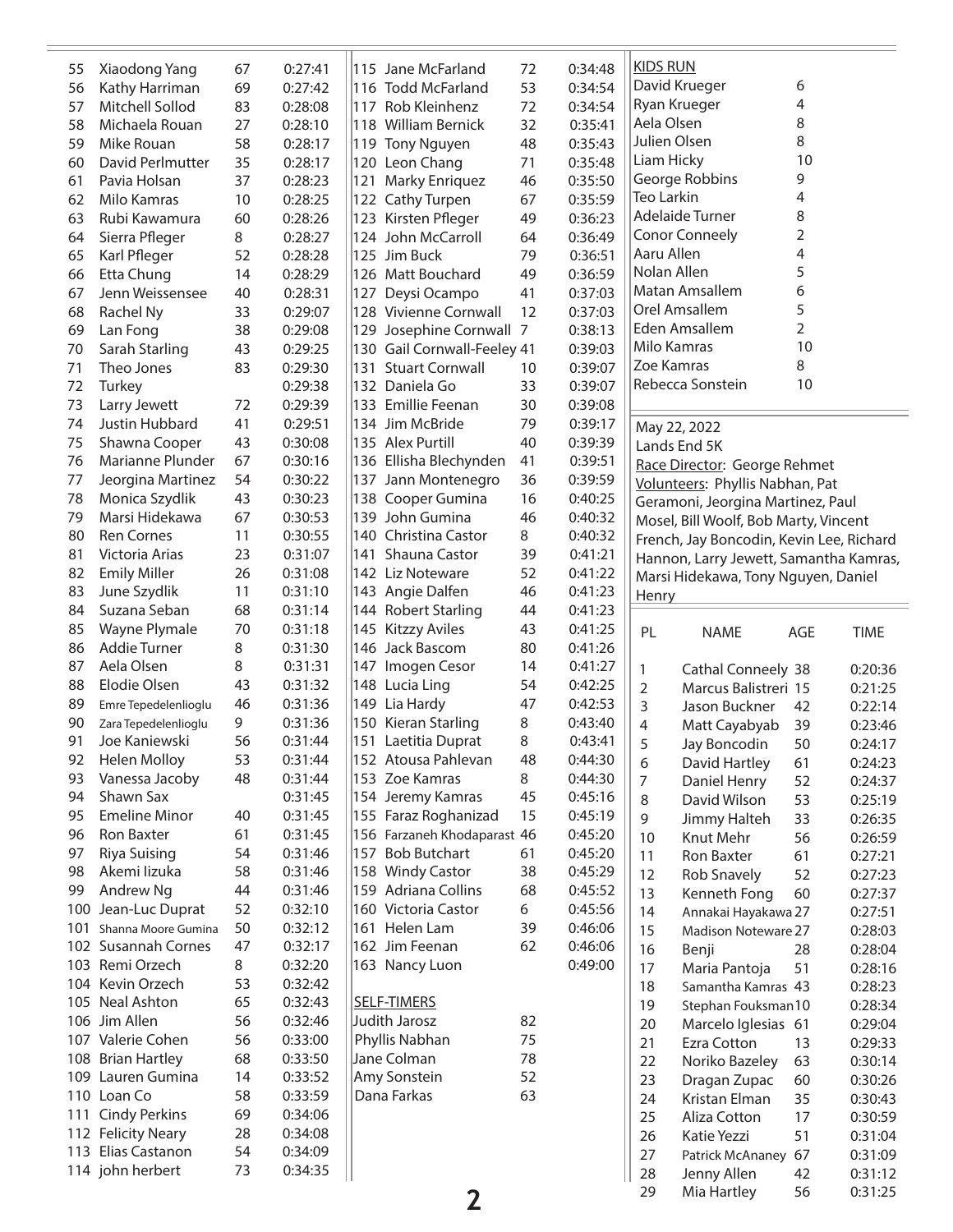|    |                        |    |         | 91             | Leon Chang                            | 71  | 0:51:58     |
|----|------------------------|----|---------|----------------|---------------------------------------|-----|-------------|
| 30 | <b>Brad Rhymer</b>     | 40 | 0:31:29 |                | <b>Wendy Newman</b>                   |     |             |
| 31 | Benoit De Bruyn        |    | 0:31:37 | 92             |                                       | 72  | 0:52:49     |
| 32 | Linda Tam              | 47 | 0:31:42 | 93             | Pat Geramoni                          | 74  | 0:52:56     |
| 33 | Miriam Freedman        | 17 | 0:31:54 | 94             | Marsi Hidekawa                        | 67  | 0:52:57     |
| 34 | <b>Austin Nie</b>      | 17 | 0:31:54 | 95             | <b>Bob Butchart</b>                   | 61  | 0:54:39     |
| 35 | Heidi Sokolowsky       | 54 | 0:32:02 | 96             | Jim McBride                           | 79  | 0:59:49     |
| 36 | <b>Yoly Pantig</b>     | 50 | 0:32:10 |                |                                       |     |             |
| 37 | Peter Corbett          | 59 | 0:32:28 |                | <b>SELF-TIMERS</b>                    |     |             |
| 38 | <b>Betty Yang</b>      | 33 | 0:32:37 |                | Phyllis Nabhan                        | 75  |             |
| 39 | Xiaodong Yang          | 67 | 0:33:02 |                | <b>Christine Clark</b>                | 50  |             |
| 40 | Dennis Lawlor          | 59 | 0:33:06 |                | Monica Vasquez                        | 51  |             |
| 41 | <b>Tony Nguyen</b>     | 48 | 0:33:25 |                | John Gumina                           | 48  |             |
| 42 | <b>Uliana Popov</b>    |    |         |                | Amy Sonstein                          | 52  |             |
|    |                        | 39 | 0:33:27 |                | Dana Farkas                           | 63  |             |
| 43 | Milo Kamras            | 10 | 0:33:28 |                | Suzana Seban                          | 68  |             |
| 44 | Mitchell Sollod        | 83 | 0:33:30 |                |                                       |     |             |
| 45 | Mike Rouan             | 58 | 0:33:34 |                |                                       |     |             |
| 46 | Justin Hubbard         | 41 | 0:33:35 |                | May 29, 2022                          |     |             |
| 47 | Ari Dalfen             | 13 | 0:33:40 |                | Great Highway Lands End 10K           |     |             |
| 48 | Joe Kaniewski          | 56 | 0:33:56 |                | Race Director: Chewey Lam             |     |             |
| 49 | Jim Allen              | 56 | 0:35:26 |                | Volunteers: Jeremy Kamras, Phyllis    |     |             |
| 50 | Lauren Gumina          | 14 | 0:35:44 |                | Nabhan, Paul Mosel, Bill Woolf,       |     |             |
| 51 | Jehanne de Walque      | 50 | 0:36:02 |                | Bob Marty, Vincent French, Kevin Lee, |     |             |
| 52 | John Hill              | 35 | 0:36:06 |                | Marianne Frank, Calvin Chan, Gene     |     |             |
| 53 | Panisa Polpattana      | 39 | 0:36:32 |                | French, Samantha Kamras, Wendy        |     |             |
| 54 | Lisa Estrella          | 55 | 0:36:49 |                | Newman, Yoly Pantig, Jay Boncondin,   |     |             |
|    |                        |    |         |                | Zoe Kamras                            |     |             |
| 55 | Yong Haber             | 64 | 0:36:55 |                |                                       |     |             |
| 56 | Ashley Vu              | 21 | 0:37:00 | PL             | NAME                                  | AGE | <b>TIME</b> |
| 57 | Liz Noteware           | 52 | 0:37:00 |                |                                       |     |             |
| 58 | Alex Neiman            | 21 | 0:37:00 | 1              | <b>Bruno Morlan</b>                   | 32  | 0:33:21     |
| 59 | Jeorgina Martinez      | 55 | 0:37:21 | $\overline{2}$ | <b>Cathal Conneely</b>                | 38  | 0:39:06     |
| 60 | <b>Brent Sendayen</b>  | 26 | 0:37:45 | 3              | Stefan Jones                          | 42  | 0:40:56     |
| 61 | <b>Hilary Price</b>    | 52 | 0:37:50 | 4              | Jason Buckner                         | 42  | 0:41:08     |
| 62 | <b>Scott Holmes</b>    | 57 | 0:38:09 | 5              | <b>Michael Hurley</b>                 | 33  | 0:41:47     |
| 63 | Julia Reitman          | 13 | 0:38:26 | 6              | Peter Hsia                            | 51  | 0:41:53     |
| 64 | Erica Rishel           | 49 | 0:39:10 | 7              | Daniel Henry                          | 52  | 0:42:28     |
| 65 | Tobbi Laughton Cutt    | 55 | 0:39:15 | 8              | Jason Moran                           | 33  |             |
| 66 | Shanna Moore Gumina 50 |    | 0:39:19 |                |                                       |     | 0:43:15     |
| 67 | Ironmike Schiff        | 67 | 0:40:16 | 9              | Javier Latorre-Ibanez                 |     | 0:44:53     |
|    |                        |    |         | 10             | Jay Boncodin                          | 50  | 0:45:03     |
| 68 | Jerrica Hau            | 47 | 0:41:13 | 11             | Connor Rouan                          | 26  | 0:45:15     |
| 69 | Neal Ashton            | 65 | 0:41:19 | 12             | <b>Sumant Singh</b>                   | 31  | 0:45:38     |
| 70 | Cooper Gumina          | 16 | 0:41:21 | 13             | Matt Cayabyab                         | 39  | 0:45:42     |
| 71 | Riya Suising           | 54 | 0:41:37 | 14             | Michael McCrea                        | 17  | 0:45:53     |
| 72 | <b>Brett Noteware</b>  | 39 | 0:41:50 | 15             | James McCrea                          | 53  | 0:46:01     |
| 73 | David Noteware         | 55 | 0:41:50 | 16             | David Wilson                          | 53  | 0:46:06     |
| 74 | <b>Ellie Murray</b>    | 12 | 0:42:07 | 17             | Karter Williams                       | 13  | 0:47:34     |
| 75 | Sam Roake              | 86 | 0:42:35 | 18             | Dan Osipow                            | 56  | 0:48:28     |
| 76 | <b>Brian Hartley</b>   | 68 | 0:42:40 | 19             | John Mintz                            | 55  | 0:48:39     |
| 77 | John McCarroll         | 64 | 0:42:47 | 20             | Drazen Fabris                         | 53  | 0:48:52     |
| 78 | <b>Bob Kleinhenz</b>   | 72 | 0:43:02 |                |                                       |     |             |
| 79 | Jerry McGowan          | 84 | 0:44:29 | 21             | David Morrow                          | 26  | 0:49:58     |
| 80 | Deysi Ocampo           | 41 | 0:44:51 | 22             | Conal Gallagher                       | 58  | 0:50:18     |
|    |                        |    |         | 23             | Will Sherman                          | 40  | 0:50:25     |
| 81 | <b>Blythe Marshman</b> | 38 | 0:45:26 | 24             | Ron Baxter                            | 61  | 0:50:49     |
| 82 | <b>Kitzzy Aviles</b>   | 43 | 0:46:21 | 25             | Ken Fong                              | 60  | 0:50:54     |
| 83 | Zoe "Scout" Kamras     | 8  | 0:46:48 | 26             | Maria Pantoja                         | 51  | 0:53:21     |
| 84 | Jeremy Kamras          | 45 | 0:46:53 | 27             | Ravi Dayabhai                         | 22  | 0:54:01     |
| 85 | Aparna Adlakna         | 33 | 0:48:53 | 28             | Annakai Hayakawa                      | 27  | 0:54:17     |
| 86 | David Noteware         | 80 | 0:49:22 | 29             | Seth Pfalzer                          | 47  | 0:54:44     |
| 87 | Laura Noteware         | 25 | 0:49:22 | 30             | Irvin Castillo                        | 31  | 0:55:09     |
| 88 | Jeffrey Kuang          | 16 | 0:49:46 | 31             | Katia Stern                           | 25  | 0:55:14     |
| 89 | Laurel Reitman         | 51 | 0:51:51 | 32             | Vanessa Jacoby                        | 48  | 0:55:15     |
| 90 | Anne Murray            | 51 | 0:51:52 |                |                                       |     |             |
|    |                        |    |         |                |                                       |     |             |

|                 | 71                   | 0:51:58     | 33 | Karen Armstrong 44    |    | 0:55:47 |
|-----------------|----------------------|-------------|----|-----------------------|----|---------|
| ıan             | 72                   | 0:52:49     | 34 | Kelsey Roldan         | 35 | 0:55:53 |
|                 | 74                   | 0:52:56     | 35 | Peter Corbett         | 60 | 0:56:12 |
|                 |                      |             |    |                       |    |         |
| wa              | 67                   | 0:52:57     | 36 | <b>Yoly Pantig</b>    | 50 | 0:56:30 |
|                 | 61                   | 0:54:39     | 37 | David Klinetobe       | 61 | 0:56:32 |
|                 | 79                   | 0:59:49     | 38 | Maya Pfalzer          | 12 | 0:56:47 |
|                 |                      |             | 39 | <b>Tim Conneely</b>   | 29 | 0:57:07 |
|                 |                      |             | 40 | Mitchell Sollod       | 83 | 0:57:54 |
|                 | 75                   |             | 41 | <b>Brian Taran</b>    | 24 | 0:58:06 |
|                 | 50                   |             | 42 | <b>Jill Maddux</b>    | 40 | 0:58:06 |
|                 | 51                   |             | 43 | Akshay Jagadeesh 27   |    | 0:58:10 |
|                 | 48                   |             | 44 | Ken Wu                | 52 | 0:58:24 |
|                 | 52                   |             | 45 |                       | 67 |         |
|                 |                      |             |    | Pat McAnaney          |    | 0:58:32 |
|                 | 63                   |             | 46 | Jenny Allen           | 42 | 0:58:56 |
|                 | 68                   |             | 47 | Mike Rouan            | 58 | 0:59:06 |
|                 |                      |             | 48 | Rahul Mohan           | 22 | 0:59:23 |
|                 |                      |             | 49 | <b>Edmon David</b>    | 38 | 0:59:29 |
| nds End 10K     |                      |             | 50 | Michaela Rouan        | 27 | 0:59:41 |
| ewey Lam        |                      |             | 51 | <b>Terri Rourke</b>   | 71 | 0:59:59 |
|                 | y Kamras, Phyllis    |             | 52 | <b>Brad Rhymer</b>    | 40 | 1:00:21 |
| el, Bill Woolf, |                      |             | 53 | Lisa Estrella         | 55 | 1:01:20 |
|                 | t French, Kevin Lee, |             | 54 | Justin Hubbard        | 41 | 1:01:22 |
|                 |                      |             |    |                       |    |         |
|                 | alvin Chan, Gene     |             | 55 | <b>Caitlin Casey</b>  |    | 1:01:25 |
|                 | Kamras, Wendy        |             | 56 | Charlie Weinstein     | 13 | 1:01:41 |
|                 | itig, Jay Boncondin, |             | 57 | Andrea Powell         | 32 | 1:01:41 |
|                 |                      |             | 58 | <b>Brittany Kosal</b> | 38 | 1:01:48 |
|                 |                      |             | 59 | Harsha Ramesh         | 30 | 1:01:55 |
|                 | AGE                  | <b>TIME</b> | 60 | Stephanie Soler       | 47 | 1:02:22 |
|                 |                      |             | 61 | Marie-Pierre Carlotti | 65 | 1:02:28 |
|                 | 32                   | 0:33:21     | 62 | Chloé Gaillot         | 33 | 1:02:28 |
| ely             | 38                   | 0:39:06     | 63 | Julian Weisser        | 32 | 1:02:47 |
|                 | 42                   | 0:40:56     | 64 | Rachel McCrea         | 19 | 1:02:50 |
| r               | 42                   | 0:41:08     |    |                       |    |         |
| ٠y              | 33                   | 0:41:47     | 65 | <b>Uliana Popov</b>   | 39 | 1:03:11 |
|                 | 51                   | 0:41:53     | 66 | Dennis Lawlor         | 59 | 1:03:17 |
|                 | 52                   | 0:42:28     | 67 | Daniele Chen          | 42 | 1:03:20 |
|                 | 33                   | 0:43:15     | 68 | Theo Jones            | 83 | 1:03:21 |
| banez           |                      | 0:44:53     | 69 | Jennifer Bonakdar 50  |    | 1:04:12 |
|                 | 50                   | 0:45:03     | 70 | Robert Bonakdar 50    |    | 1:04:13 |
|                 | 26                   | 0:45:15     | 71 | Lyzette Jugarap       | 33 | 1:05:14 |
| ٦               |                      |             | 72 | <b>Brent Sendayen</b> | 26 | 1:06:06 |
| Ì               | 31                   | 0:45:38     | 73 | Joe Kaniewski         | 56 | 1:07:30 |
| b               | 39                   | 0:45:42     | 74 | Elias Castanon        | 54 | 1:07:42 |
| ea              | 17                   | 0:45:53     | 75 |                       | 10 |         |
| E               | 53                   | 0:46:01     |    | Milo Kamras           |    | 1:07:47 |
|                 | 53                   | 0:46:06     | 76 | Samantha Kamras 43    |    | 1:07:48 |
| ١S              | 13                   | 0:47:34     | 77 | Elizabeth Castanon30  |    | 1:08:11 |
|                 | 56                   | 0:48:28     | 78 | Jane McFarland        | 72 | 1:08:25 |
|                 | 55                   | 0:48:39     | 79 | Panisa Polpattana     | 39 | 1:09:09 |
|                 | 53                   | 0:48:52     | 80 | Nicole Efron          | 36 | 1:09:53 |
|                 | 26                   | 0:49:58     | 81 | Vivien Sun            | 36 | 1:09:53 |
| J               |                      |             | 82 | Maheen Paul           | 38 | 1:10:17 |
| ıer             | 58                   | 0:50:18     | 83 | <b>Neal Ashton</b>    | 65 | 1:10:32 |
|                 | 40                   | 0:50:25     | 84 | Shanna Moore Gumina   | 50 | 1:11:17 |
|                 | 61                   | 0:50:49     |    |                       |    |         |
|                 | 60                   | 0:50:54     | 85 | Jim Buck              | 79 | 1:12:04 |
|                 | 51                   | 0:53:21     | 86 | Caroline Weinstein 46 |    | 1:13:59 |
| i               | 22                   | 0:54:01     | 87 | Leon Chang            | 71 | 1:16:04 |
| kawa            | 27                   | 0:54:17     | 88 | Ironmike Schiff       | 67 | 1:17:09 |
|                 | 47                   | 0:54:44     | 89 | Kathleen Yapyuco      | 37 | 1:17:30 |
|                 |                      |             | 90 | Jodi Stuart           | 39 | 1:18:12 |
|                 | 31                   | 0:55:09     | 91 | <b>Bob Kleinhenz</b>  | 72 | 1:20:13 |
|                 | 25                   | 0:55:14     | 92 | Lennin Ledesma 35     |    | 1:21:46 |
| οу              | 48                   | 0:55:15     |    |                       |    |         |
|                 |                      |             |    |                       |    |         |